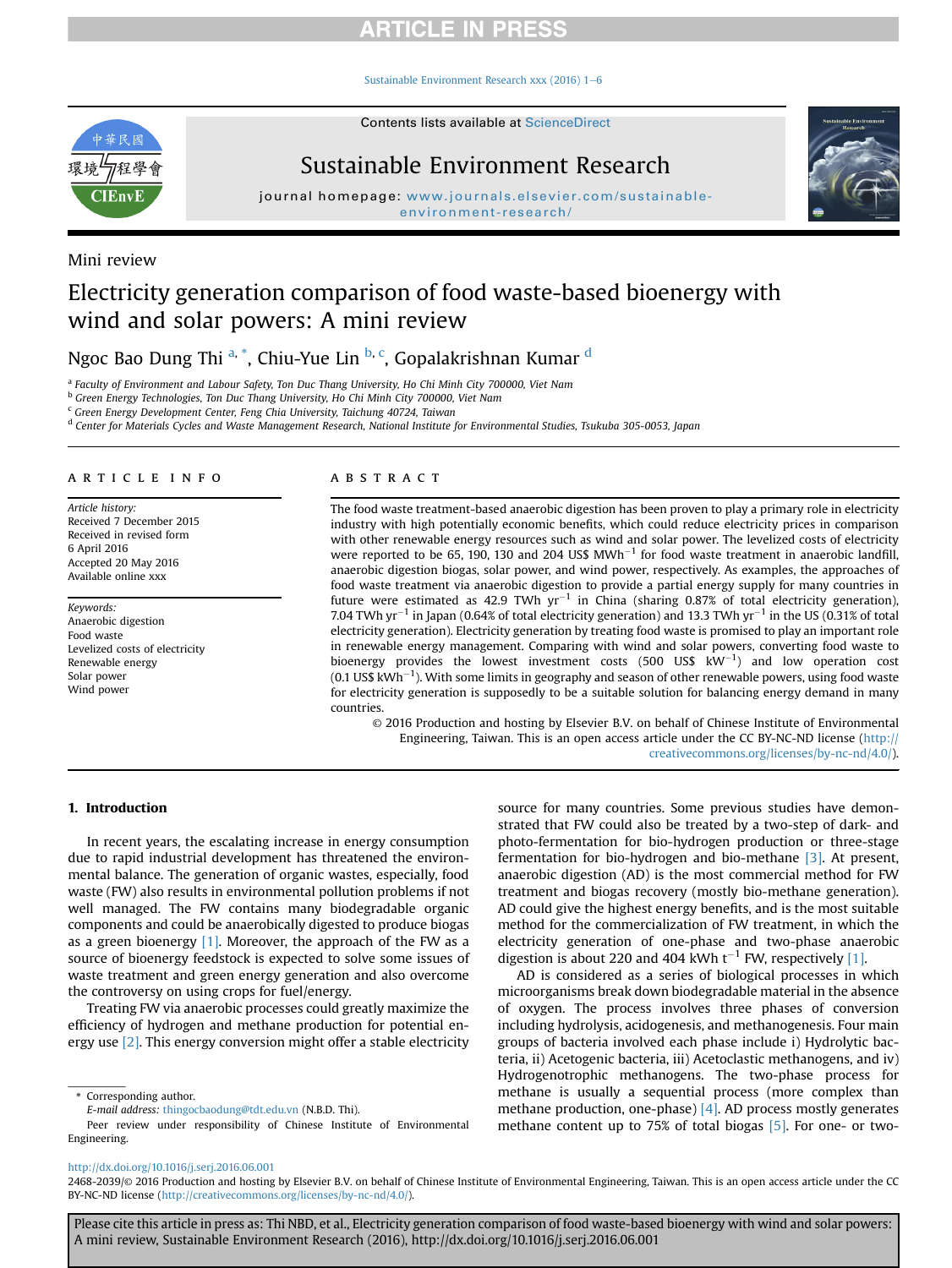# **ARTICLE IN PRESS**

2 N.B.D. Thi et al. / Sustainable Environment Research xxx (2016) 1–6

| <b>Nomenclature</b> |                                              |  |  |  |  |
|---------------------|----------------------------------------------|--|--|--|--|
| AD.                 | anaerobic digestion                          |  |  |  |  |
| <b>FW</b>           | food waste                                   |  |  |  |  |
| kWh                 | kilowatt-hour                                |  |  |  |  |
| LCOE.               | Levelized cost of electricity                |  |  |  |  |
| MWh                 | megawatt-hour                                |  |  |  |  |
| <b>REN21</b>        | renewable energy policy network for the 21st |  |  |  |  |
|                     | century                                      |  |  |  |  |
| SP                  | solar power                                  |  |  |  |  |
| TWh                 | tegawatt-hour                                |  |  |  |  |
| US\$                | United States Dollar                         |  |  |  |  |
| WP                  | wind power                                   |  |  |  |  |
|                     |                                              |  |  |  |  |

phase process for methane production composing of methanogenic bacteria, together with halophilic and thermo-acidophilic bacteria, makes up a group of micro-organisms called Archaebacteria. The methane content in a single process step can be up to  $85-90\%$  prior to the gas cleaning step.

At batch scale, the one-phase system with organic loading rate about 24  $\mathrm{m}^{3}$  t<sup>-1</sup> FW and pH control at 7 could produce a stable methane yield at about  $364 \pm 7$  mL CH<sub>4</sub> g<sup>-1</sup> VS [6]. There are some other studies of AD process for hydrogen and methane productions as below:

- Two-phase thermophilic AD process: operation temperature is at 55 °C with pH control at 5.2  $\pm$  0.2 (First phase) and 8.1  $\pm$  0.1 (Second phase). Biogas yield is about 690 L  $kg^{-1}$  total volatile solids (TVS)<sub>added</sub> (7% H<sub>2</sub>, 58% CH<sub>4</sub> and 35% CO<sub>2</sub>) [7].
- Dark fermentation coupled with AD process: operation temperature is at 55 °C with pH control at 5.7  $\pm$  0.3 (First phase) and 8.4  $\pm$  0.2 (Second phase). The hydrogen yield is up to 66.7 L kg<sup>-1</sup> TVS<sub>added</sub> and CH<sub>4</sub> yield 720 L kg<sup>-1</sup> TVS<sub>added</sub> (CH<sub>4</sub> 58%, H<sub>2</sub> 6.9%, CO2 36%) [8].
- The two-phase hydrogen/methane fermenting reactor has controlled temperature around 33  $\pm$  4 °C, pH 5.3  $\pm$  0.2 (First phase) and  $36 \pm 4$ , pH 7.4  $\pm$  0.3 (Second phase). Total biogas is up to 2446 Nm $^3$  d $^{-1}$  (with H<sub>2</sub> yield around 1223 Nm $^3$  d $^{-1}$ ) [9].

The system of one-phase fermentation for methane has been developed at full scale plant, which was reported to generate about 383 kWh  $t^{-1}$  of FW [10]. While it is revealed that two-phase process for hydrogen and methane produces a total electricity of 780 kWh  $\mathsf{t}^{-1}$  of FW [11,12].

Treating FW to produce biogas and then to generate electricity exposes that FW is becoming a prospective electricity supplement source among various renewable energy suppliers. However, the competition of this electricity with other main renewable energy sources of wind and solar is not reported in any studies or researches. Therefore, this mini-review aims to obtain a comparison between FW-based bioenergy via one-phase and two-phase AD in commercial scale plants with wind power (WP) and solar power (SW) in terms of economic and energy benefit evaluations.

### 2. Overview of food waste to bioenergy via anaerobic digestion

AD is a popular method for treating organic wastes [13]. There are formulae developed by Gary and Jenkins as a technical guideline of AD process for FW that has been adopted by many FW to biogas via AD studies [14]. Theoretically, one tonne of FW could potentially produce 247  $m<sup>3</sup>$  methane and generate approximately 90 GJ of heat or 847 kWh electricity [15]. This review used these values to compute the maximum energy potential of treating FWbased theoretical AD process.

FW treatment-based AD technology has been widely practiced around the world. There are 1455 AD facilities in the US and 124 AD plants in Europe [16]. At present, the largest capacity is at Cedar Grove in Everett in the US at 280,000 t FW  $\text{yr}^{-1}$  [17]. For larger scales, such as commercial FW treatment facilities in Canada and the US, energy output of FW treatment-based AD technology was found to be as high as 220 kWh  $t^{-1}$  FW [16]. This review uses this energy output value to compute energy potential from FW treatment via one-phase AD process, the results are presented in Table 1.

The results of pilot-scale plant operating with two continuous stirred tank reactors (0.2  $m<sup>3</sup>$  for first phase [dark-fermentation for hydrogen) and 0.76  $m<sup>3</sup>$  for second phase (AD for methane)] showed that hydrogen production was about 66.7 L  $\text{kg}^{-1}$  TVS<sub>added</sub> with the final biogas amount 0.72 m<sup>3</sup> kg<sup>-1</sup> TVS<sub>added</sub> [8]. It illustrates that dark-fermentation coupling with AD enhances biogas yield. The maximum electricity generation in the entire process was about 404 kWh  $t^{-1}$  FW [8]. This value is used to compute the energy potential of FW treatment via two-phase AD process. In fact, in a comparison between one-phase with two-phase of AD, the potential electricity of two-phase AD could have been expected to exhibit higher energy yield than that of one-phase AD system [18].

There are thousands of large-scale FW treatment plants in France, Italy, Germany, Denmark, UK, Sweden, US, Canada and Southeast Asian countries [4,17]. For power generation purposes, many organic waste-AD plants are connected to the current grid of nationwide energy supplies in Germany, Switzerland, Netherlands, UK and Sweden [4,17]. As of now, German AD based FW treatment AD has reached 2 Mt of FW per year, which accounts for 16.3% of their annual FW generation. The Netherlands have disposed their FW by about 0.8 Mt  $yr^{-1}$  with the average capacity per AD facility being 54 kt yr<sup>-1</sup> [4,17]. The UK has reached 500 kt of FW treatment by AD (3% of total FW) for an average capacity of 35 kt FW  $\rm yr^{-1}$  per plant.

Table 1 presents the energy benefits in comparison with WP and SP in Australia, US, Germany, China and Japan. China has the highest population and also contributes the highest amount of FW in the world  $[1]$ . It is estimated that China with 195 Mt of FW generation annually could mean producing approximately 42.9 TWh  $yr^{-1}$  of electricity via one-phase AD process (sharing 0.76% total electricity generation) and 78.8 TWh  $yr^{-1}$  of electricity via two-phase AD process (sharing 1.39% total electricity generation) [12]. This could be an impressive share in the total renewable power generation of China in comparison with WP and SP generation. Meanwhile, the US is the world leader of bio-power generation, but they use biomass from forest such as fast-growing trees, crop residues (wheat straw, barley straw, and sugarcane wastes) and animal dung, while the FW is not commonly used in commercial energy production [19]. It is estimated that the FW of the US could produce about 13.4 TWh  $yr^{-1}$  (sharing 0.31% total electricity generation) via one-phase AD and 24.6 TWh  $yr^{-1}$  (sharing 0.57% total electricity generation) via two-phase AD processes, respectively [12].

Among the European countries, Germany has the highest chance of expanding AD technology to treat FW since they could convert 2.7 TWh  $yr^{-1}$  (sharing 0.44% of total national electricity generation) via one-phase AD process and 4.96 TWh  $yr^{-1}$  (sharing 0.81% total electricity generation) via two-phase AD process. It could highlight the steadily increasing role in biological treatment for FW in Europe, whereas Germany targets using natural gas, which has been set to reach 6% of total gas consumption by 2020, and 10% by 2030 [20].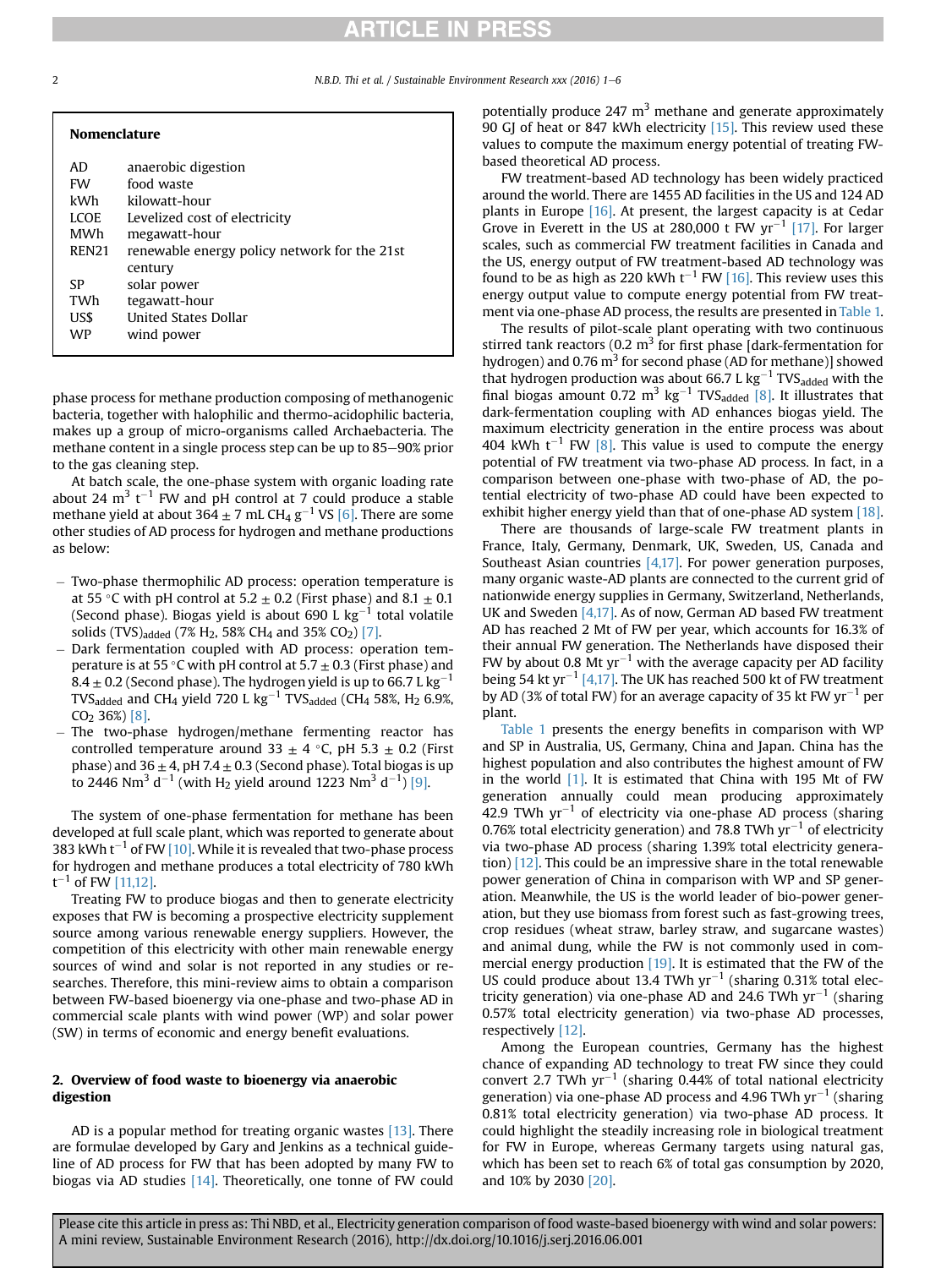# RTICLE IN PRES

#### N.B.D. Thi et al. / Sustainable Environment Research xxx (2016) 1–6 3

| $\sim$               |                                                            |                                                  |                     |                                                                 |              |                                                             |
|----------------------|------------------------------------------------------------|--------------------------------------------------|---------------------|-----------------------------------------------------------------|--------------|-------------------------------------------------------------|
| Country <sup>a</sup> | Total amount of food waste<br>(wet weight) (Mt $yr^{-1}$ ) | Electricity generation<br>by $(TWh yr^{-1})$ (%) |                     | Energy potential of FW treatment<br>via AD (TWh $yr^{-1}$ ) (%) |              | National energy<br>generation <sup>b</sup> (TWh $yr^{-1}$ ) |
|                      |                                                            | Wind power                                       | Solar power         | One-phase AD                                                    | Two-phase AD |                                                             |
| Australia            | $2.26$ [15]                                                | $12$ [21] (6%)                                   | $3.5$ [22] (1.48%)  | 0.5(0.20%)                                                      | 0.9(0.37%)   | 244.5                                                       |
| China                | 195 [36]                                                   | 140 [19] (2.84%)                                 | $8.7$ [26] (0.176%) | 42.9 (0.76%)                                                    | 78.8 (1.39%) | 5650                                                        |
| Germany              | 12.26 [37,38]                                              | 53.4 [24] (8.65%)                                | 29.7 [25] (5.3%)    | 2.7(0.44%)                                                      | 4.95(0.81%)  | 614                                                         |
| Japan                | 32 [39]                                                    | $4$ [24] (0.36%)                                 | 13.6 [27] (1.4%)    | 7.0(0.66%)                                                      | 12.9 (1.22%) | 1061                                                        |
| <b>United States</b> | 60.85 [40]                                                 | 167.7 [23] (4.1%)                                | $9.3$ [23] (0.2%)   | 13.4 (0.31%)                                                    | 24.6 (0.57%) | 4297                                                        |

Energy benefits comparison between wind power, solar power and FW treatment via anaerobic digestion processes.

<sup>a</sup> GDP per capita by country, World Bank data,  $2014-2015$ .<br><sup>b</sup> National Energy Congration in 2014, 2015 from BB Static

National Energy Generation in 2014-2015 from BP Statistical Review of World Energy.

### 3. Energy - economic efficiency evaluation between FWbased bioenergy and other renewable energy sources (WP and SP)

#### 3.1. Data collection

Table 1

The data for FW generation of five countries were collected from published documents and other sources, and the electricity estimation converting from FW of each country is shown in Table 1. Besides, data for electricity generation and capital costs of SP, WP and FW treatment-based bioenergy were collected from official reports as shown in Tables 1 and 2.

### 3.2. Energy evaluation

In this section, the potential electricity generation from FW would be compared with WP and SP. The overall benefits from three renewable energy sources were documented and analyzed using data from five countries, including Australia, US, Germany, China and Japan [19]. According to Renewable Energy Policy Network for the 21st Century (REN21), these five countries are the top countries in using renewable energy. In recent decades, these countries put more efforts in exploiting green energy from various renewable sources, such as wind, solar, geothermal and biomass [19].

In Australia, WP is the main energy source (6% vs. SP 1.48% of the total electricity generation [21,22]). The United States is currently exploiting around 167.7 TWh  $yr^{-1}$  from WP (sharing 4.1% of national output of electricity) and 9.3 TWh  $yr^{-1}$  from SP (sharing 0.2% of the total national electricity generation) [23], and currently ranks first with its capacity in bio-power generation. Germany is consuming 53.4 TWh  $yr^{-1}$  (8.65% of total electricity consumption) from wind energy and 29.7 TWh  $yr^{-1}$  (5.3% of total electricity consumption) from solar energy  $[24,25]$ . Up to the end of 2014, it is estimated that China has obtained 140.1 TWh  $\text{yr}^{-1}$  from WP (2.84%) of total national energy) [19] and 8.7 TWh  $yr^{-1}$  from SP (0.17% of total national energy) [26]. Thus, China ranks first in its installed WP capacity, and China is also the world leader in solar investment with investing US \$31.2 billion every year [19]. Japan uses WP producing 4 TWh  $yr^{-1}$  (sharing 0.36% of total electricity generation) and SP producing 13.6 TWh  $yr^{-1}$  (sharing 1.4% of total electricity generation) [24,27].

In practice, AD for treating FW could generate electricity as an ideal renewable energy source, and is also a suitable solution for environmental protection. Based on our previous study [12,28], the potential of electricity generation from the FW in China could feasibly provide 78.8 TWh  $yr^{-1}$ , sharing 1.39% of total electricity generation. Australia should obtain energy from FW via AD to provide 0.913 TWh yr<sup>-1</sup>, composing 0.37% of total national energy. Germany, Japan and US could expect such a significant energy provision by treating FW, which were calculated as  $5.0$  TWh  $\text{yr}^{-1}$ for Germany (0.81% of total electricity generation), 12.9 TWh  $yr^{-1}$ for Japan (1.22% of total electricity generation), and 24.6 TWh  $\rm{yr^{-1}}$ for the US (0.57% of total electricity generation). Table 1 is an energy

### Table 2

|  |  | The comparison of capital costs and economic benefits between wind power, solar power and FW treatment via anaerobic digestion in some studied cases. |  |  |  |
|--|--|-------------------------------------------------------------------------------------------------------------------------------------------------------|--|--|--|
|  |  |                                                                                                                                                       |  |  |  |

| Country       | Economic factors                              | Electricity generation<br>by wind power <sup>a</sup> | Electricity generation<br>by solar power <sup>b</sup> | Energy potential of<br>FW treatment via $ADc$ |
|---------------|-----------------------------------------------|------------------------------------------------------|-------------------------------------------------------|-----------------------------------------------|
| Australia     | Capital costs (Million US\$)                  | 10,000                                               | 3600                                                  | 700                                           |
|               | Operation and maintenance cost (Million US\$) | 324                                                  | 36                                                    | 52                                            |
|               | Economic benefit (Million US\$ $yr^{-1}$ )    | 3240                                                 | 945                                                   | 247                                           |
| The United    | Capital costs (Million US\$)                  | 125.000                                              | 16,500                                                | 18.800                                        |
| <b>States</b> | Operation and maintenance cost (Million US\$) | 4530                                                 | 165                                                   | 1400                                          |
|               | Economic benefit (Million US\$ $yr^{-1}$ )    | 21.630                                               | 1071                                                  | 3170                                          |
| Germany       | Capital costs (Million US\$)                  | 64.500                                               | 17.200                                                | 3790                                          |
|               | Operation and maintenance cost (Million US\$) | 1440                                                 | 172                                                   | 282                                           |
|               | Economic benefit (Million US\$ $yr^{-1}$ )    | 19,810                                               | 11,020                                                | 1840                                          |
| China         | Capital costs (Million US\$)                  | 75,600                                               | 31,200                                                | 60,255                                        |
|               | Operation and maintenance cost (Million US\$) | 3780                                                 | 310                                                   | 4485                                          |
|               | Economic benefit (Million US\$ $yr^{-1}$ )    | 11,210                                               | 700                                                   | 6300                                          |
| Japan         | Capital costs (Million US\$)                  | 7610                                                 | 15,700                                                | 9890                                          |
|               | Operation and maintenance cost (Million US\$) | 150                                                  | 160                                                   | 740                                           |
|               | Economic benefit (Million US\$ $vr^{-1}$ )    | 1040                                                 | 3540                                                  | 3360                                          |

Economic benefits of AD technology are calculated based on energy potential of FW via AD multiply with current electricity costs of each country, including Australia 0.27 US\$ kWh $^{-1}$ ; United States 0.129 US\$ kWh $^{-1}$ ; Germany 0.371 US\$ kWh $^{-1}$ ; China 0.08 US\$ kWh $^{-1}$ ; and Japan 0.27 US\$ kWh $^{-1}$ .

<sup>a</sup> Capital costs and economic benefits of wind power-based countries are documented from Refs. [19,22,24,41].

<sup>b</sup> Capital costs and economic benefits of solar power-based countries are documented from Refs. [27,30,42].

 $^{\rm c}$  Capital costs and operation & maintenance costs are referred from commercial FW treatment-based AD facility in Vancouver landfill (capacity 108,600 tonne FW yr $^{-1}$ ) and Cedar Grove AD's system in Everett Washington (capacity 280,000 t FW  $\text{yr}^{-1}$ ) [33].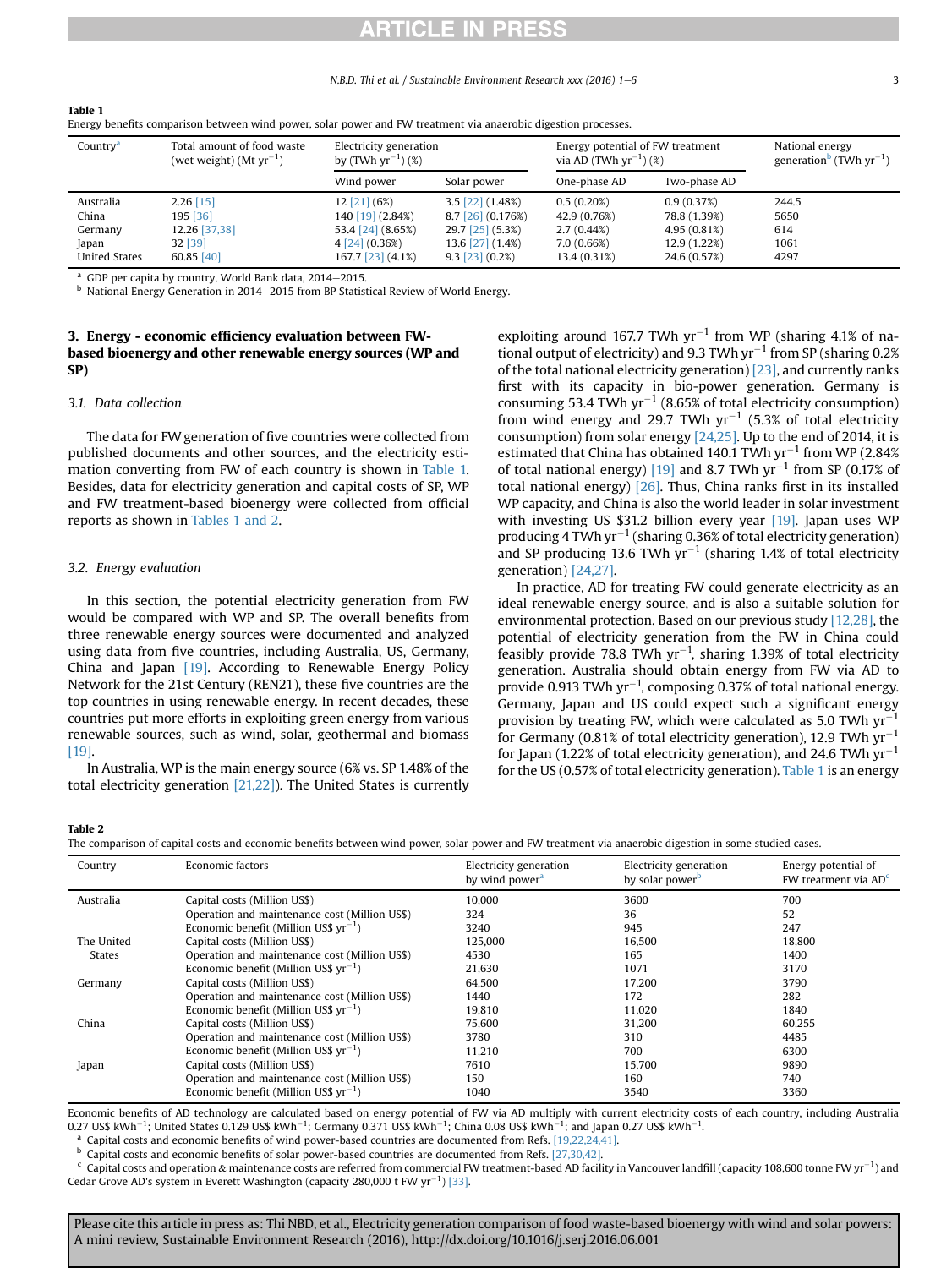# **RTICLE IN PRESS**

benefit comparison between three renewable energy sources (WP, SP, and FW treatment via AD) in five countries. It is demonstrated that energy from FW is expected to be a commercial source of electricity.

### 3.3. Economic evaluation

The cost analyses of potential energy from three kinds of renewable energy were made to illustrate the economic benefits of three electricity generation technologies including FW treatment via AD process versus WP and SP, which could be a valuable source of data for many countries to consider.

Table 2 shows the comparison of capital cost between WP, SP, and bioenergy from FW via AD of five-case studied countries. The US has the highest investment in WP with a total of 125,000 million US\$, corresponding to 21,630 million US\$ in electricity benefit [24]. Followed by China, with 75,600 million US\$, which annually provides up to 11,208 million US\$ in selling electricity [29]. Germany is currently being the third largest wind farm in the world with a total of 64,798 million US\$ [19]. The current electricity cost in Germany of one kWh electricity is about 0.371 US\$, economic benefit from selling electricity will be around 19,800 million US\$. Meanwhile, the total investment costs of WP in Australia and Japan are reported about 10,000 and 7610 million US\$, respectively, which annually provide around 3240 and 1040 million US\$ in electricity benefit, respectively.

In these countries, SP receives less investment than WP. Currently, the total investment on SP in Australia, US, Germany, China, and Japan are 3,600, 16,500, 17,200, 31,200, and 15,700 million US\$, respectively [30]. China is the largest investment but Germany earns the biggest benefits from SP; total of 696 million US\$ of annual benefit outcome from using SP in China in comparison with those of 11,020 million US\$ in Germany. The reason could be explained by geographical effect and solar panel technology which differentiates Germany from other countries [19].

Using FW to generate electricity, in comparison with WP and SP, could give an optimal solution to handle impact categories by geography and season. In terms of investment, AD requires installation cost of about US\$ 319  $t^{-1}$  FW, and annual operation and maintenance costs of about US\$ 23 t<sup>-1</sup> FW [16]. Table 2 also provides the capital costs, operation and maintenance cost, and economic benefit of electricity generation of FW treatment via AD process. The results show that the abundant FW in five countries could supposedly generate an amount of electricity equivalent to the outcome economic benefits as: China, 6300 million US\$ (with current electricity costs around 0.08 US\$  $\mathrm{kWh^{-1}}$ ); Japan, 3360 million US\$ (0.27 US\$  $kWh^{-1}$ ); the US, 3170 million US\$ (0.129 US\$ kWh $^{-1}$ ); Germany, 1840 million US\$ (0.371 US\$ kWh $^{-1}$ ); and Australia, 699 million US\$ (0.27 US\$  $\mathrm{kWh^{-1}}$ ). Consequently, this illustrates that the payback period of total capital investment could be shortened between 2 and 10 yr. Meanwhile, those of WP and SP are  $3-7$  and  $2-45$  yr, respectively.

According to another analysis from REN21 (2014), the average capital costs of wind-offshore (US\$ 4500–5500 kW $^{-1}$ ) power is the highest in comparison with SP (utility-scale: US\$ 1200–1950 kW<sup>-1</sup>), wind-onshore power (US\$ 1500–1950 kW<sup>-1</sup>) and typical bio-power from AD (landfill) (US\$ 1900–2200 kW $^{-1})$ [19]. They also used the levelized cost of electricity (LCOE) to express the economic value comparison between different electricity generation sources. LCOE is often cited as "a convenient summary measure of the overall competitiveness of different generating technologies. It represents the per kWh cost (US\$ kWh $^{-1})$  of building and operating a generating plant over an assumed financial life and duty cycle [31]. According to the US Energy Information Administration [23], the average LCOE were: wind-offshore US\$ 204 MWh<sup>-1</sup>, wind-onshore power US\$ 80 MWh<sup>-1</sup> and SP (utilityscale) US\$ 130 MWh<sup>-1</sup> [31]. Up to the present, the LCOE of FW treatment-based AD has not yet been documented due to its rare facilities, but it could be estimated based on real AD case studies. AD for organic waste treatment in landfill could be referred for LCOE of FW treatment-based AD, which is estimated to be around US\$  $40-65$  MWh<sup>-1</sup>, while AD facilities for biogas have LCOE of about US\$ 40-190 MW h<sup>-1</sup> [19]. Fig. 1 presents the LCOE of these different renewable sources. Generally, LCOE of FW treatmentbased AD is less expensive in comparison with WP and SP. Besides, the capacity factor and conversion efficiency of AD is higher than those of WP and SP (with 90% of FW treatment-based AD, in comparison with 25% of SP and 40% of WP) [19].

The cost-benefit analysis of WP, SP and FW treatment via AD is shown in Fig. 2. Economic benefits is defined as "benefit quantifiable in terms of money, such as revenue, net cash flow and net income" [24], while capital costs is "the one-time costs associated with a project, including the price of purchased assets, such as land, equipment, or other supplies, and the cost of going into debt or issuing stock in order to fund the project. Calculating alternate capital costs allow a business to decide which funding models will provide the best net return on investments" [32]. A comparison between capital costs and economic benefits with other renewable powers indicates that energy potential from FW via AD could bring lucrative revenues (economic benefits), as calculated, for Australia (US\$ 247 million yr<sup>-1</sup>), Germany (US\$ 1837 million yr<sup>-1</sup>), the US (US\$ 3171 million yr<sup>-1</sup>), Japan (US\$ 3361 million yr<sup>-1</sup>), and China (US\$ 6302 million  $yr^{-1}$ ) [28]. The results illustrated that Japan should consider to use FW treatment-based AD instead of SP mainly because of the same economic benefit with cheaper investment half of the total capital cost of SP investment. Especially, China should consider developing FW treatment-based AD to replace their current tremendous investments in SP, since the potential electricity generation from treating FW of China could generate 9 times more energy than SP while only doubling the capital costs [28].

Due to the limitations of SP in the winter time or the dependence of WP because of geography, bioenergy extracted from the FW via AD could be ideal for many countries to sustain their increasing energy demand. Some advantages and disadvantages



Fig. 1. Levelized cost of energy of different renewable sources [19].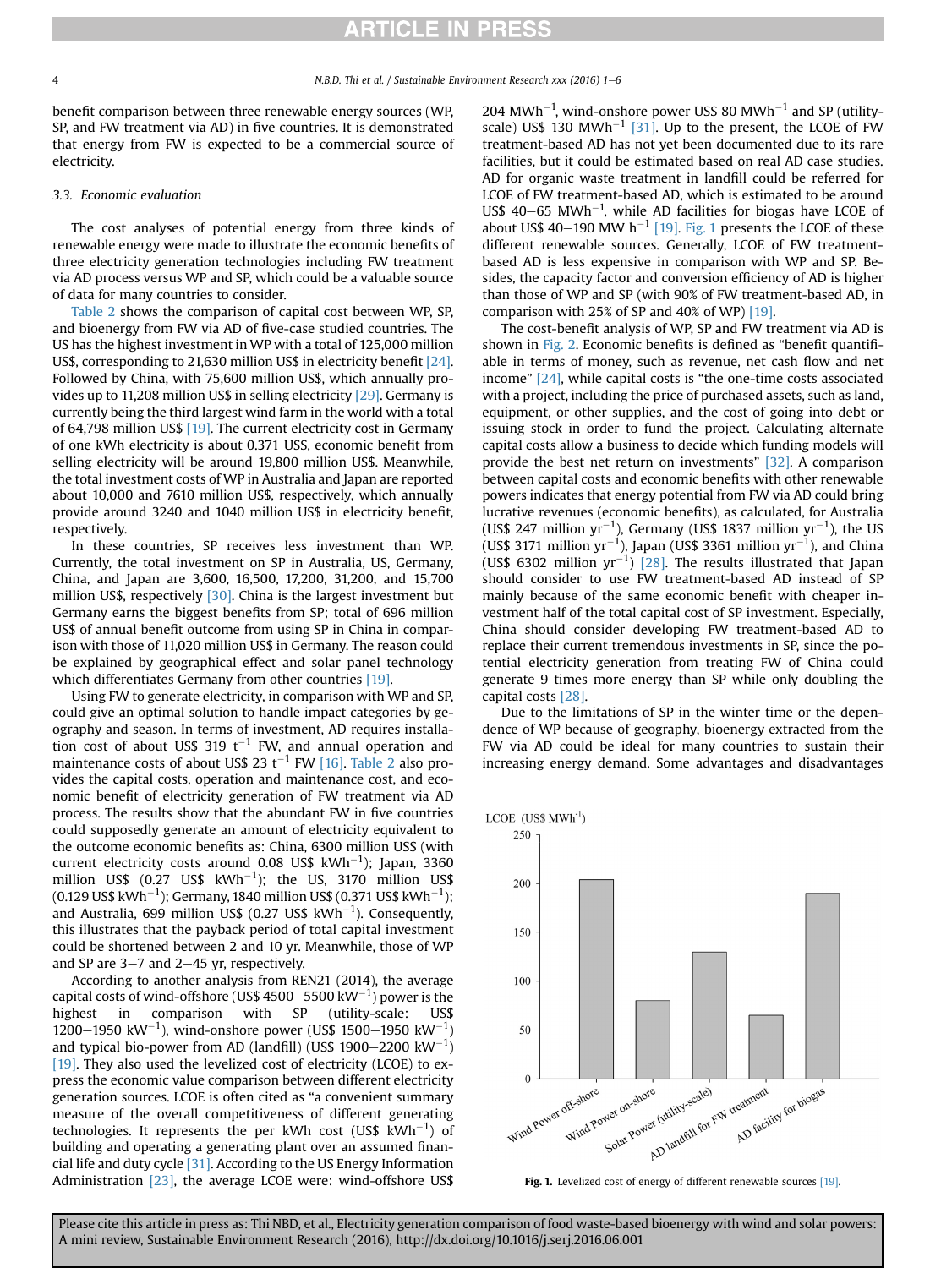# ICLE IN PRES



Fig. 2. Cost - benefit analysis of wind power (WP), solar power (SP) and bioenergy from food waste via anaerobic digestion.

between these renewable energy sources are identified and summarized in Table 3. FW treatment via AD offers the lowest investment costs (500 US\$ kW $^{-1}$ ) and operation cost (0.1 US\$ kWh $^{-1})$ [33], which is lower than those of WP (4500–5500 US\$  $\text{kW}^{-1}$ ) and SP (1200–1950 US\$  $\text{kW}^{-1}$ ) [19]. That is a suitable method to provide electricity for centralized cities and also has high conversion efficiency [19]. Capacity factor of power from AD technology is higher than that of WP and SP since its operation is independent in terms of local geography and seasons. Additionally, the codigestion of FW with other organic feedstocks not only improves the maximum acceptable organic loading rates, but also enriches bio-energy yield in AD process [34].

### 3.4. Prospects and future directions of FW conversion to bioenergy

The above mentioned results illustrate that AD is a reliable way for bio-energy recovery from FW. For long-term development prospects, there are some issues that should be elucidated to motivate the commercial use of FW conversion to bioenergy [1]. Firstly, two-phase AD should be improved, and higher hydrogen and methane contents in the produced biogas will facilitate its co-

Table 3

Advantages and disadvantages of three renewable sources.

use with natural gas. Furthermore, the biogas-based energy systems (natural gas grid and electricity grid) in some countries should be developed and broadly established to utilize bioenergy from FW. Secondly, an integrated collection grid of co-feedstocks, such as agricultural residues, cattle manure, slaughter waste, and sewage sludge, should be established to co-digest FW with other organic forms of feedstock to enhance quantity and quality of by-products. Lastly, the completed FW management system should be established by the governments to centralize FW for large scale AD plants. Currently, there are some countries in their new regulation to encourage people to collect their FW, such as Chinese government enacting regulation to require citizens to collect FW or not they will have to pay US\$ 12 per tonne of disposal FW [35]. Taiwan has a similar regulation to enforce small restaurants, companies, schools and families to collect FW for recycling activities or being fired around US\$ 150 per each law breaking case [1], and some countries as Australia, US, Canada, Japan, South Korea have banned landfilling FW, and set the way forward towards "zero waste", in which AD has been identified to be prior technology for treating and converting FW to biogas [28]. Generally, FW conversion to bioenergy is not only offering such a chance for future energy generation in comparison with other renewable energy sources, but also overcoming FW management for many countries. The critical results convinced that commercially treating FW via AD could provide an electricity amount of 220 kWh  $t^{-1}$  FW for onephase AD and 404 kWh  $t^{-1}$  FW for two-phase AD. The potential electricity generation from the FW in China, Germany, Japan and US could feasibly provide 78.8, 5.0 (0.81% of total electricity generation), 12.9 (1.22% of total electricity generation), and 24.6 TWh  $\text{yr}^{-1}$ (0.57% of total electricity generation), respectively.

### 4. Conclusions

The electricity conversion potential of FW via one-phase and two-phase AD was reviewed to emphasize potential and economic value of FW-based bioenergy. The energy and economic benefits between WP, SP and FW via AD were compared. In comparison with WP and SP, the utilization of electricity generation from FWbased bioenergy could reduce the energy costs such as LCOE of food waste treatment in AD landfill (US\$ 65  $MWh^{-1}$ ) and AD facilities (US\$ 190 MWh<sup>-1</sup>), which are lower than those of SW (US\$ 130 MWh<sup>-1</sup>) and WP off-shore (US\$ 204 MWh<sup>-1</sup>). This electricity evaluation from different renewable sources, presented here, reveals that the efforts to promote the FW-based bioenergy have not only achieved the best solution for tackling FW management issue but also help some countries reduce their electricity production costs.

| Renewable sources                     | Advantage                                                                                                                                                                                                                                                                                                                                                                                               | Disadvantage                                                                                                                                                                                                                          |
|---------------------------------------|---------------------------------------------------------------------------------------------------------------------------------------------------------------------------------------------------------------------------------------------------------------------------------------------------------------------------------------------------------------------------------------------------------|---------------------------------------------------------------------------------------------------------------------------------------------------------------------------------------------------------------------------------------|
| Bioenergy from FW<br>treatment via AD | - Stable feedstock and could be co-digested with other organic feed-<br>stocks, such as sewage sludge, agricultural waste, cattle manure [34]<br>$-$ Independence from geography and season<br>- Lowest investment costs (500 US\$ $kW^{-1}$ ) and low operation cost<br>$(0.1$ US\$ kWh <sup>-1</sup> ) [33]<br>- Suitable for centralized areas<br>$-$ High conversion efficiency and capacity factor | - Un-sorted FW could affect efficiency of operation process<br>- Some countries have not yet connected bioenergy and biogas<br>from AD facilities or landfills with national grid                                                     |
| Wind power                            | - Low operation costs<br>- National grid had connected to wind energy for years                                                                                                                                                                                                                                                                                                                         | - Highest investment costs (4500-5500 US\$ $kW^{-1}$ ) and<br>maintenance costs (27 US\$ $kWh^{-1}$ ) [19]<br>$-$ Output energy efficiencies depend on geography<br>- Low conversion efficiency and capacity factor                   |
| Solar power                           | - Low operation and maintenance costs (0.2 US\$ $kWh^{-1}$ ) [43]<br>- Suitable for decentralized areas                                                                                                                                                                                                                                                                                                 | $-$ Production efficiencies depend on geography and season<br>$-$ Need large space in setting up utility-scale systems<br>- High investment costs (1200-1950 US\$ $kW^{-1}$ ) [19]<br>- Low conversion efficiency and capacity factor |